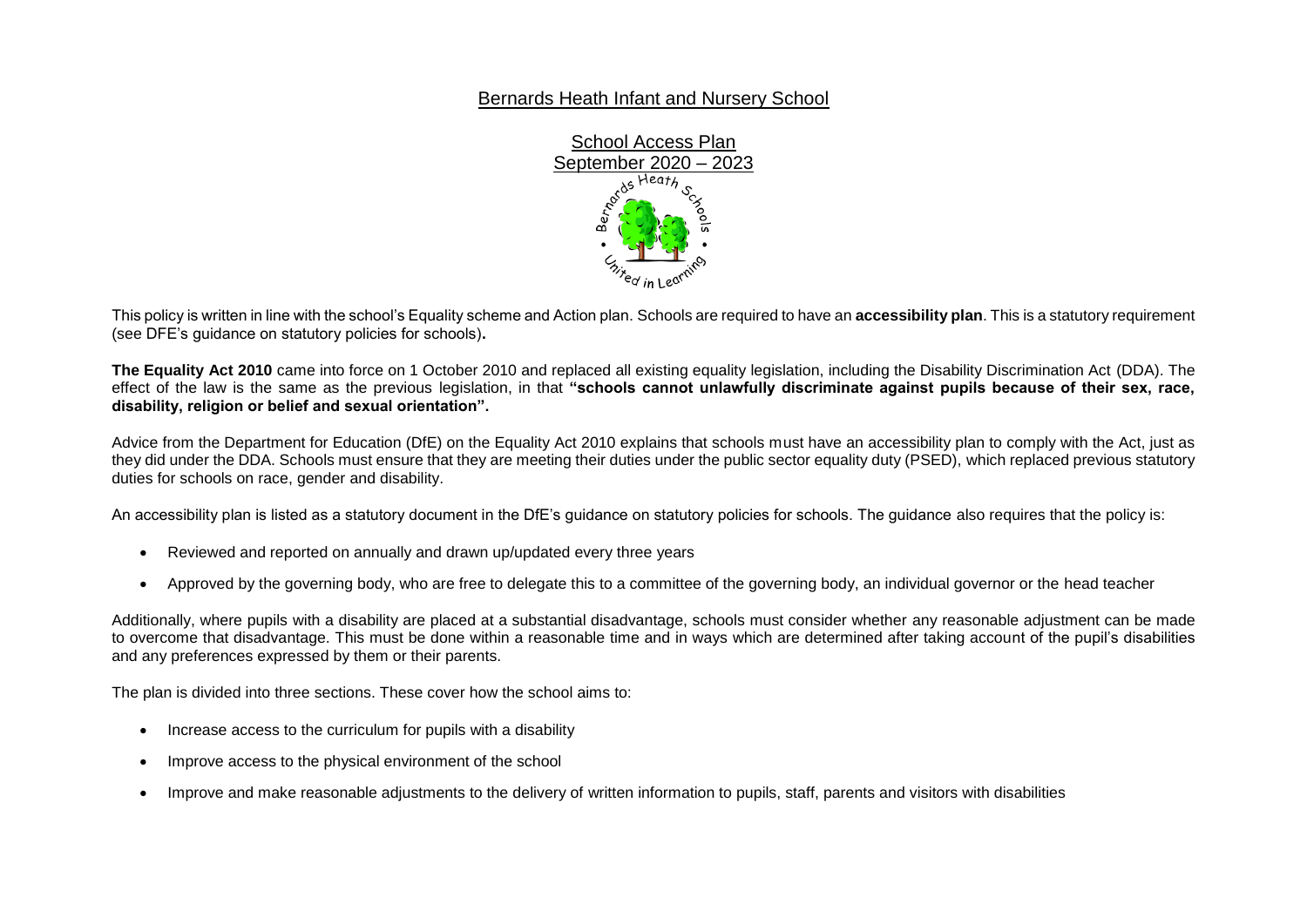| Aim 1 To increase the extent to which pupils with a disability can participate in the school curriculum |                                                                                                                                                                                                                                                                                                                                                                                                                                                                                                                                                                                                                                                                                                                                                       |                                                                                                       |                        |                                                                                                           |                                                                                                                                                                                         |  |
|---------------------------------------------------------------------------------------------------------|-------------------------------------------------------------------------------------------------------------------------------------------------------------------------------------------------------------------------------------------------------------------------------------------------------------------------------------------------------------------------------------------------------------------------------------------------------------------------------------------------------------------------------------------------------------------------------------------------------------------------------------------------------------------------------------------------------------------------------------------------------|-------------------------------------------------------------------------------------------------------|------------------------|-----------------------------------------------------------------------------------------------------------|-----------------------------------------------------------------------------------------------------------------------------------------------------------------------------------------|--|
| Target                                                                                                  | <b>Strategies</b>                                                                                                                                                                                                                                                                                                                                                                                                                                                                                                                                                                                                                                                                                                                                     | Responsibility                                                                                        | Timeframe              | Monitoring                                                                                                | Outcome                                                                                                                                                                                 |  |
| Ensure all lessons are<br>accessed by all pupils                                                        | Quality first teaching in all<br>$\bullet$<br>lessons where learning is<br>differentiated to meet the<br>needs of all children<br>Purchasing resources to<br>meet the needs of pupils in<br>order to access the<br>curriculum e.g. visuals, now<br>and next boards, writing<br>slopes, pencil grips, steps<br>for accessing the toilet<br>Staff training on autism,<br>hearing impairments,<br>STEPs training to support<br>pupils in class<br>Use of ICT and technology<br>to support teaching<br>Use of visuals around the<br>classrooms and school to<br>support learning<br>LSA's adapt lessons and<br>interventions alongside<br>class teachers specifically to<br>take into account and<br>support individual children's<br>interests and needs | <b>Class Teachers</b><br><b>SENCo</b><br><b>Teaching Assistants</b><br>Learning Support<br>Assistants | (Long Term)<br>Ongoing | Assessment<br>information<br><b>Pupil Progress</b><br>meetings<br>Learning walks /<br><b>Observations</b> | All pupils access the<br>curriculum<br>Pupils make at least<br>good or better<br>progress<br>Pupils attaining age<br>related expectations<br>Provision meets the<br>needs of all pupils |  |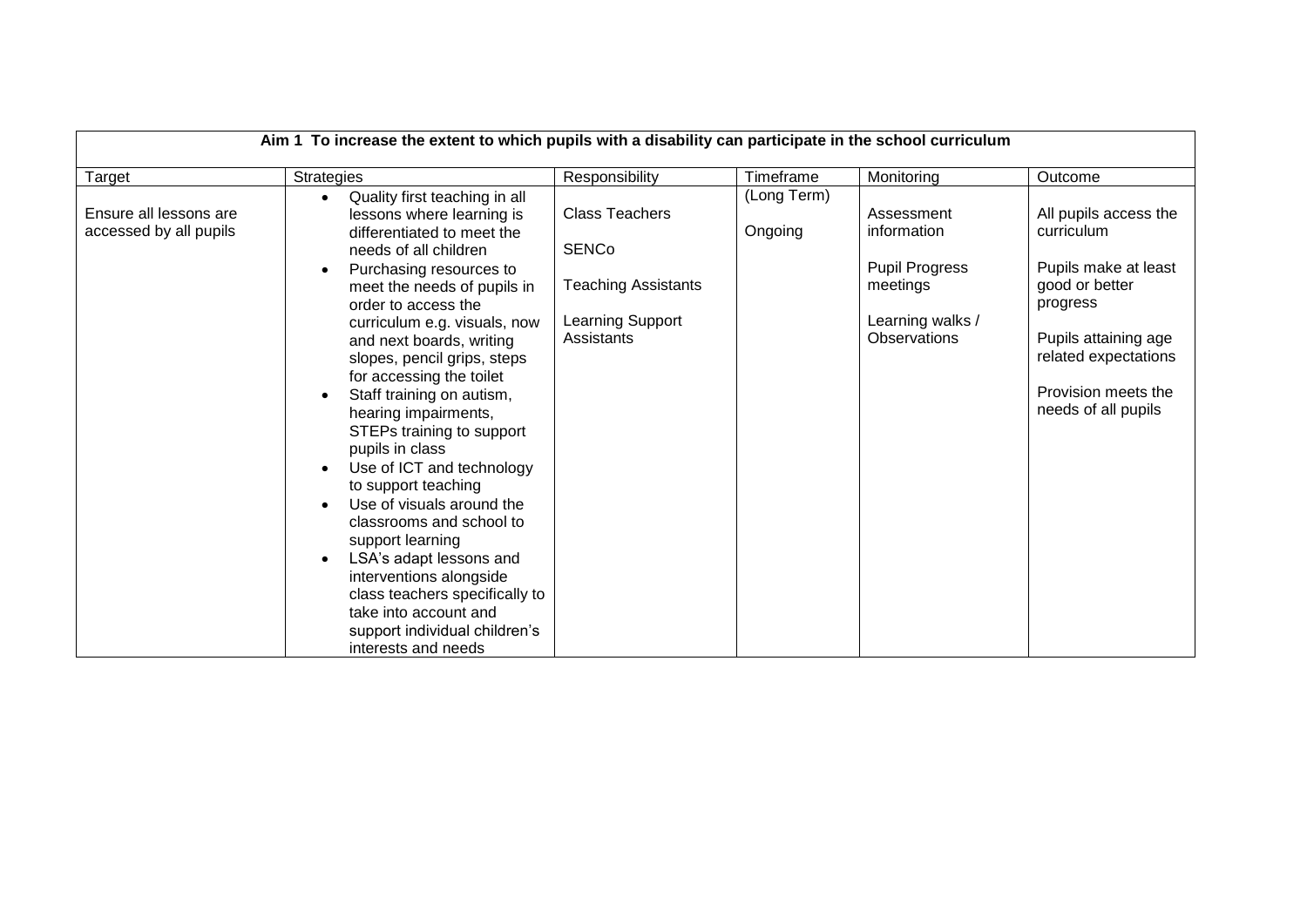| Parents as partners to       | Meet with parents to discuss                        | <b>Class Teachers</b> | (Short Term) | Notes from meeting  | Parents know                              |
|------------------------------|-----------------------------------------------------|-----------------------|--------------|---------------------|-------------------------------------------|
| ensure children have a       | their child's strengths and                         |                       |              | with parents        | children's individual                     |
| positive start to school.    | needs and making                                    | <b>SENCo</b>          | Autumn 2020  |                     | targets and are                           |
|                              | reasonable adjustments to                           |                       |              | Parent voice        | regularly informed                        |
|                              | the curriculum so they make                         |                       |              |                     | about their children's                    |
|                              | progress from their                                 |                       | Spring 2021  | Teacher's ASP files | progress.                                 |
|                              | individual starting point.                          |                       |              | up to date          |                                           |
|                              | Additional Support Plans in                         |                       |              |                     | ASPs show                                 |
|                              | place for children with                             |                       | Summer 2021  |                     | progress in specific                      |
|                              | additional needs and                                |                       |              |                     | areas for children                        |
|                              | discussed with parents so                           |                       |              |                     | with additional                           |
|                              | that parents know where                             |                       |              |                     | needs.                                    |
|                              | their child is in their learning                    |                       |              |                     |                                           |
|                              | and can practise targets at                         |                       |              |                     |                                           |
|                              | home.                                               |                       |              |                     |                                           |
| To enable all pupils to have | Continue to introduce<br>$\bullet$                  | <b>Class Teachers</b> | (Short Term) | Lesson observations | Reduced challenging                       |
| a bank of self-regulatory    | mindfulness and wellbeing                           |                       |              |                     | behaviour in class                        |
| strategies to use.           | in all classrooms - use of                          |                       | Summer 2021  | Learning walks      | and at lunchtimes                         |
|                              | laughter time, assemblies,                          |                       |              |                     |                                           |
| To increase the wellbeing    | relax kids                                          |                       |              | Pupil voice         | Learning experiences                      |
| of pupils at school and      | Include the use of zones of                         |                       |              |                     | are linked to real life                   |
| increase mental health       | regulation in all classes                           |                       |              |                     | and ensure all                            |
| awareness                    | Ensure learning includes<br>$\bullet$               |                       |              |                     | children are ready for                    |
|                              | outdoor opportunities,                              |                       |              |                     | the next stage                            |
|                              | hands-on, kinaesthetic                              |                       |              |                     |                                           |
|                              | activities and enrichment                           |                       |              |                     | Children feel happy<br>and safe at school |
|                              | visits and trips                                    |                       |              |                     | and have strategies                       |
|                              | STEPs training for all staff to                     |                       |              |                     | to vocalise their                         |
|                              | ensure consistency and that                         |                       |              |                     | feelings.                                 |
|                              | behaviour is de-escalated                           |                       |              |                     |                                           |
|                              | quickly.                                            |                       |              |                     |                                           |
|                              | Introduction of the new                             |                       |              |                     |                                           |
|                              | school rules "Kind,                                 |                       |              |                     |                                           |
|                              | Respectful, Safe" and<br>assemblies to explain what |                       |              |                     |                                           |
|                              |                                                     |                       |              |                     |                                           |
|                              | these words mean                                    |                       |              |                     |                                           |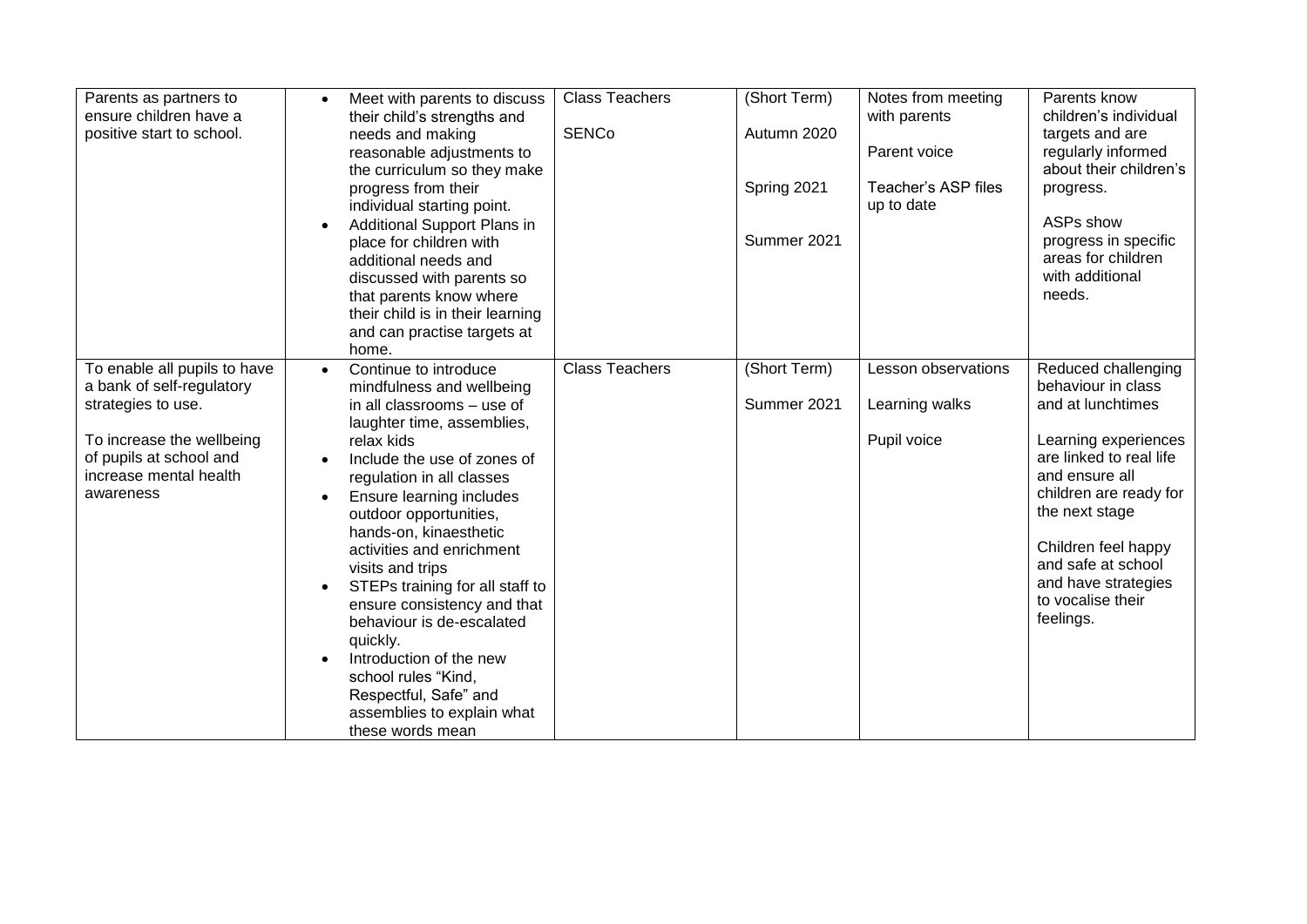| Aim 2: To improve the physical environment of the school to increase the extent to which pupils with a disability can take advantage of education and<br>associated services. |                                                                                                                                                                                                                                                                                                                                                                                                                                                                                                                                                                                                                                                                                                                                       |                                          |                             |                                              |                                                                                                                                                                  |  |  |
|-------------------------------------------------------------------------------------------------------------------------------------------------------------------------------|---------------------------------------------------------------------------------------------------------------------------------------------------------------------------------------------------------------------------------------------------------------------------------------------------------------------------------------------------------------------------------------------------------------------------------------------------------------------------------------------------------------------------------------------------------------------------------------------------------------------------------------------------------------------------------------------------------------------------------------|------------------------------------------|-----------------------------|----------------------------------------------|------------------------------------------------------------------------------------------------------------------------------------------------------------------|--|--|
| Target                                                                                                                                                                        | <b>Strategies</b>                                                                                                                                                                                                                                                                                                                                                                                                                                                                                                                                                                                                                                                                                                                     | Responsibility                           | Timeframe                   | Monitoring                                   | Outcome                                                                                                                                                          |  |  |
| An audit of the physical<br>environment.                                                                                                                                      | 1. Seek advice for an appropriate<br>audit.                                                                                                                                                                                                                                                                                                                                                                                                                                                                                                                                                                                                                                                                                           | SS to speak to BD                        | (Short Term)<br>Easter 2021 |                                              | The environment meets the<br>needs of all children and<br>adults                                                                                                 |  |  |
|                                                                                                                                                                               | 2. SLT and SS to audit the<br>environment.                                                                                                                                                                                                                                                                                                                                                                                                                                                                                                                                                                                                                                                                                            | HR/LW/IP/SS                              | Summer 2021                 |                                              |                                                                                                                                                                  |  |  |
|                                                                                                                                                                               | Actions from audit to be added<br>3.<br>to this plan.                                                                                                                                                                                                                                                                                                                                                                                                                                                                                                                                                                                                                                                                                 | <b>HR</b>                                |                             |                                              |                                                                                                                                                                  |  |  |
| Ensure access to school<br>buildings and site can meet<br>diverse pupil and parent<br>needs.                                                                                  | Signs clearly show how to<br>access the building<br>Steps are made visible with<br>yellow<br>painted<br>spray<br>markings, white metal posts<br>are highlighted to avoid<br>collisions<br>Gates and doorways are<br>accessible by wheelchair.<br>Ramps have been added to<br>Heath class to ensure<br>access on wheels.<br>The school has 2 accessible<br>toilets (one in the main<br>building and one in FS2<br>The school works in close<br>the<br>liaison<br>with<br>Occupational Therapist and<br>Physiotherapist to ensure<br>physical aids are provided<br>to meet individual needs.<br>The school has a dedicated<br>parking space for drivers<br>with a disability.<br>'Under the current Covid<br>related adjustments to how | Headteacher<br>Site manager<br>Governors | (Long Term)<br>Ongoing      | <b>Health and Safety</b><br>walks and audits | Access to school buildings<br>and site maintained and<br>continually improved.<br>All adults and children can<br>access school and move<br>around school safely. |  |  |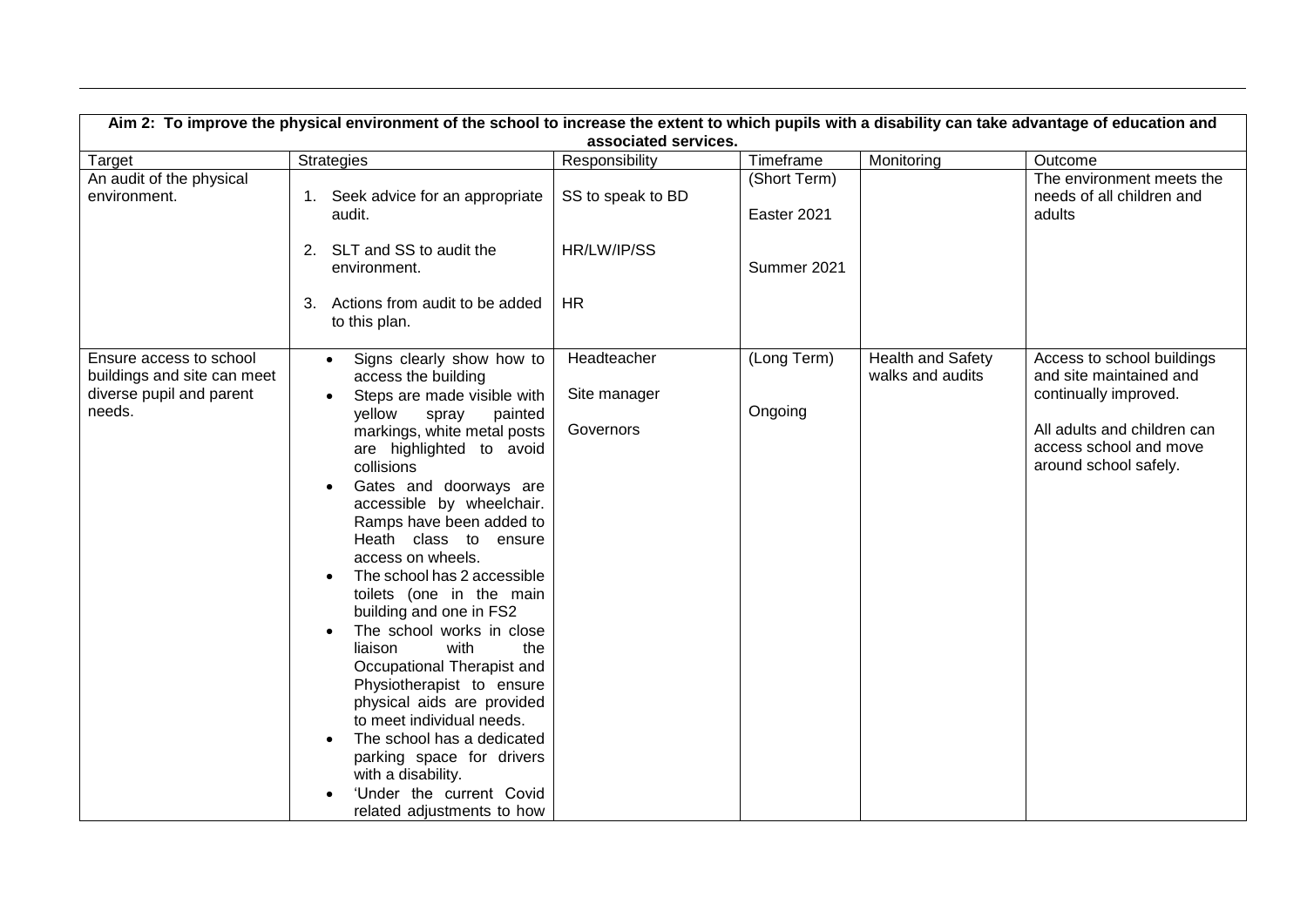|                                                                                               | the school is accessed,<br>consideration has been<br>given to those that will need<br>specific<br>access<br>arrangements and provision<br>in place and this has been<br>taken into account when<br>setting bubbles'.                                                                                                                                                                                                                                                                                                                                           |                                                                         |           |                |                           |
|-----------------------------------------------------------------------------------------------|----------------------------------------------------------------------------------------------------------------------------------------------------------------------------------------------------------------------------------------------------------------------------------------------------------------------------------------------------------------------------------------------------------------------------------------------------------------------------------------------------------------------------------------------------------------|-------------------------------------------------------------------------|-----------|----------------|---------------------------|
| Ensure that classrooms are<br>organised and accessible<br>for pupils with additional<br>needs | in<br>Plan<br>classrooms<br>$\bullet$<br>accordance with pupil need<br>considering layout, noise<br>levels, visibility and safety.<br>Organise resources within<br>classrooms<br>$\mathsf{to}$<br>reflect<br>student's needs<br>toilets<br>Ensure<br>are<br>accessible to all pupils and<br>purchase any additional<br>resources e.g. changing<br>mats, steps.<br>Provide quiet and sensory<br>areas within school as<br>required - quiet room,<br>library, sensory garden<br>Meet with professionals to<br>additional<br>discuss<br>equipment for classrooms. | <b>Class Teachers</b><br>Learning Support<br>Assistants<br><b>SENCO</b> | Each year | Learning walks | Classrooms are accessible |

**Aim 3: To improve the delivery of information to pupils and parents with a disability.**

The school text service is offered to all parents. Information about curriculum and school events can be found by all parents on the website. Our open door policy encourages parents to seek further clarification/support from class teachers or the wider school staff.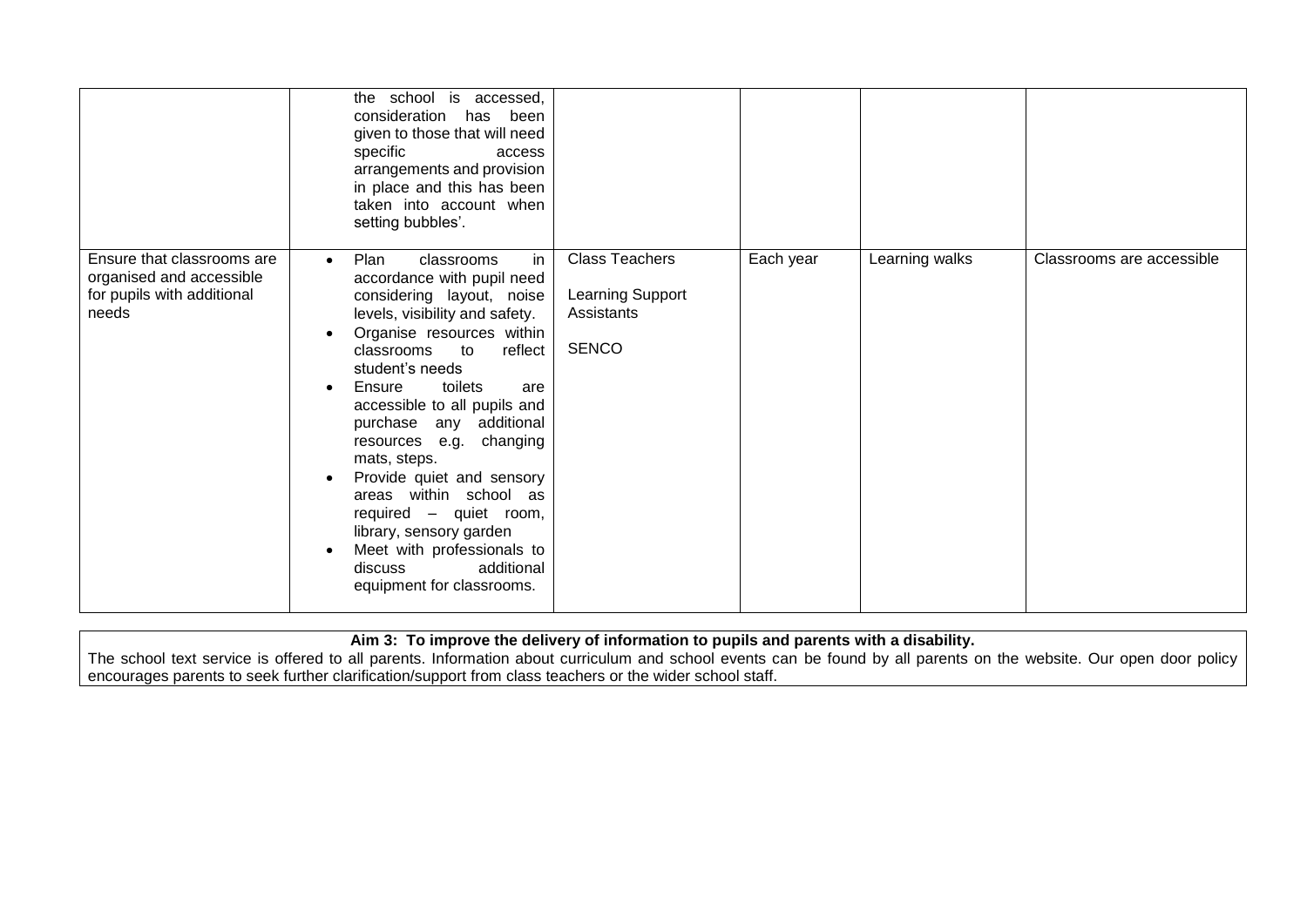| Target                                                                                                                                   | Strategies                                                                                                                                                                                                                                                                                                                                                                                                          | Responsibility                                                                         | Timeframe                   | Monitoring                                       | Outcome                                                                                                                                                                |
|------------------------------------------------------------------------------------------------------------------------------------------|---------------------------------------------------------------------------------------------------------------------------------------------------------------------------------------------------------------------------------------------------------------------------------------------------------------------------------------------------------------------------------------------------------------------|----------------------------------------------------------------------------------------|-----------------------------|--------------------------------------------------|------------------------------------------------------------------------------------------------------------------------------------------------------------------------|
| All documents are written in a<br>way that is accessible to<br>parents.                                                                  | All parents are send weekly<br>$\bullet$<br>newsletters which are<br>electronic so that they can<br>be enlarged to suit the<br>needs of all parents<br>Teachers communicate the<br>information from letters to<br>parents who are unable to<br>read or may have a barrier<br>to understanding<br>information.<br>The office will phone<br>parents who find reading a<br>challenge to explain<br>messages going home | Office to use<br>'readability measure'<br>to check letters and<br>other communications | (Long Term)<br>Ongoing      | Parent voice<br>Monitoring parent<br>involvement | All communications with<br>parents can be read or<br>understood through letters or<br>phone calls                                                                      |
| All pupils and adults are able<br>to hear information from<br>school.                                                                    | Sound field systems in<br>$\bullet$<br>some classrooms and<br>could be activated if a child<br>or parent with a hearing<br>impairment required this<br>facility<br>Introducing the use of<br>microphones in large<br>parent meetings so that all<br>parents can hear.                                                                                                                                               | Heartwood & Spencer<br>class                                                           | (Short Term)<br>Summer 2021 |                                                  | Both adults and children can<br>clearly hear teachers in their<br>classrooms                                                                                           |
| All parents have access to<br>information about their child's<br>learning and are kept up to<br>date about learning in the<br>classroom. | Open door policy<br>$\bullet$<br>encourages parents to ask<br>for clarification or speak to<br>teachers at the beginning<br>or end of the school day,<br>whenever needed (due to<br>current restrictions parents<br>are talking to teachers from<br>a safe distance or emailing<br>the office to pass on<br>information).<br>Teacher's blog on their<br>class page weekly using<br>visuals, photos, video clips     | Class teachers                                                                         |                             | Monitoring blogs                                 | Parents are well informed<br>about their child's learning<br>through visual, audible and<br>kinaesthetic approaches and<br>can discuss these with the<br>class teacher |